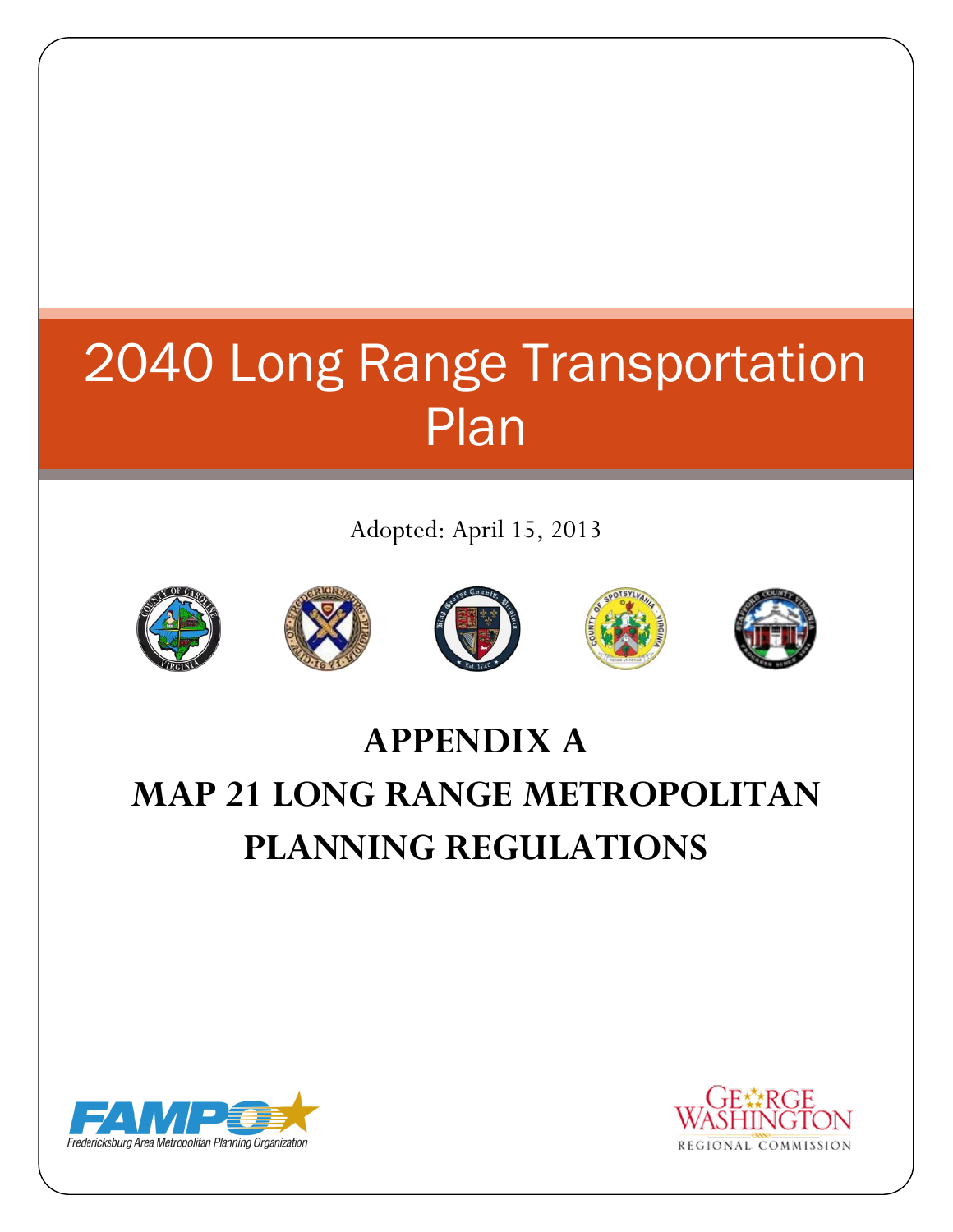

# MAP-21 Long Range Metropolitan Planning Regulations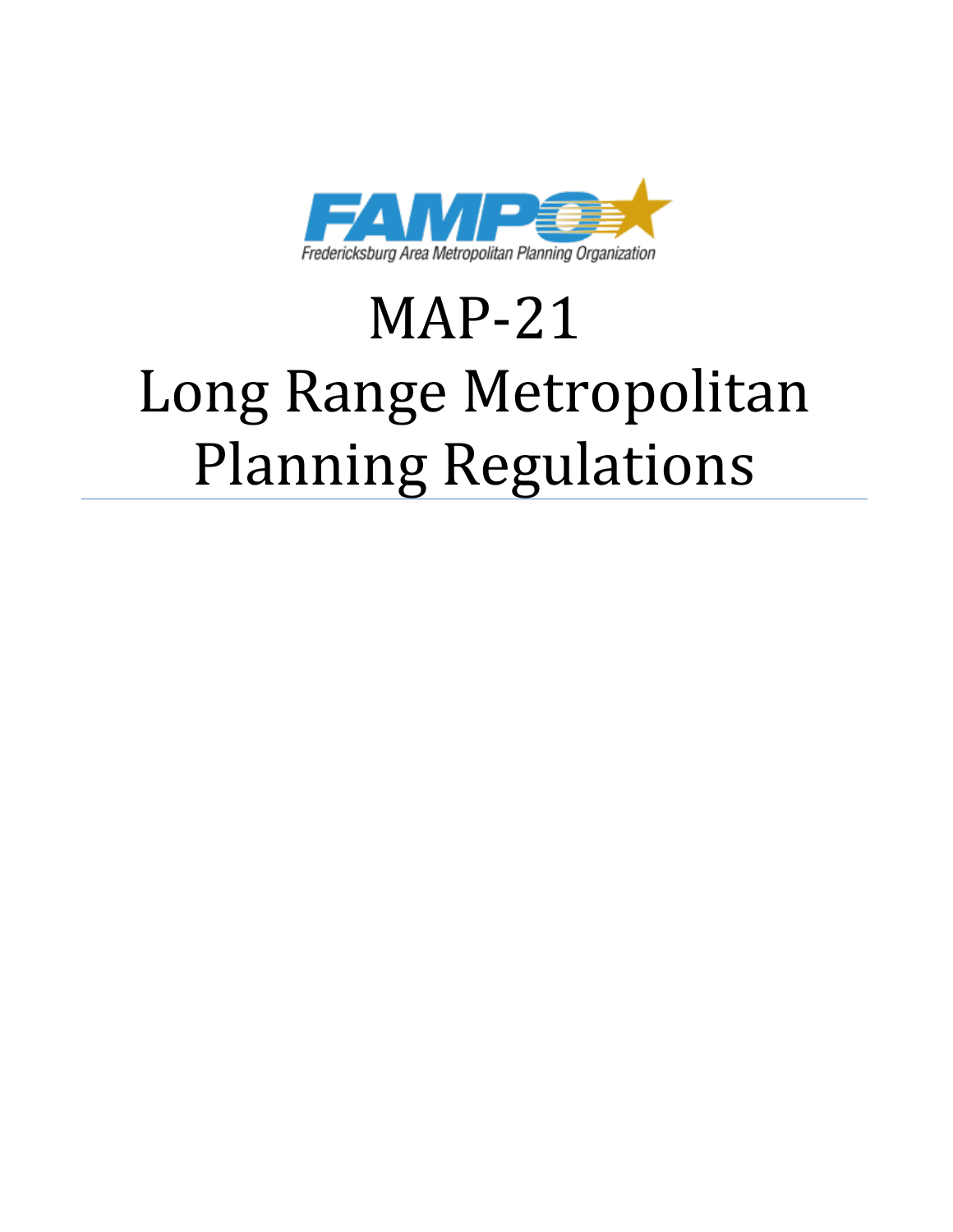### **APPENDIX A: MAP-21 LONG-RANGE METROPOLITAN PLANNING REGULATIONS**

#### **§ 450.322 Development and Content of the Metropolitan Transportation Plan**

**(a)** The metropolitan transportation planning process shall include the development of a transportation plan addressing no less than a 20-year planning horizon as of the effective date. In nonattainment and maintenance areas, the effective date of the transportation plan shall be the date of a conformity determination issued by the FHWA and the FTA. In attainment areas, the effective date of the transportation plan shall be its date of adoption by the MPO.

**(b)** The transportation plan shall include both long-range and short-range strategies/actions that lead to the development of an integrated multimodal transportation system to facilitate the safe and efficient movement of people and goods in addressing current and future transportation demand.

**(c)** The MPO shall review and update the transportation plan at least every four years in air quality nonattainment and maintenance areas and at least every five years in attainment areas to confirm the transportation plan's validity and consistency with current and forecasted transportation and land use conditions and trends and to extend the forecast period to at least a 20-year planning horizon. In addition, the MPO may revise the transportation plan at any time using the procedures in this section without a requirement to extend the horizon year. The transportation plan (and any revisions) shall be approved by the MPO and submitted for information purposes to the Governor. Copies of any updated or revised transportation plans must be provided to the FHWA and the FTA.

**(d)** In metropolitan areas that are in nonattainment for ozone or carbon monoxide, the MPO shall coordinate the development of the metropolitan transportation plan with the process for developing transportation control measures (TCMs) in a State Implementation Plan (SIP).

**(e)** The MPO, the State(s), and the public transportation operator(s) shall validate data utilized in preparing other existing modal plans for providing input to the transportation plan. In updating the transportation plan, the MPO shall base the update on the latest available estimates and assumptions for population, land use, travel, employment, congestion, and economic activity. The MPO shall approve transportation plan contents and supporting analyses produced by a transportation plan update.

**(f)** The metropolitan transportation plan shall, at a minimum, include:

**(1)** The projected transportation demand of persons and goods in the metropolitan planning area over the period of the transportation plan;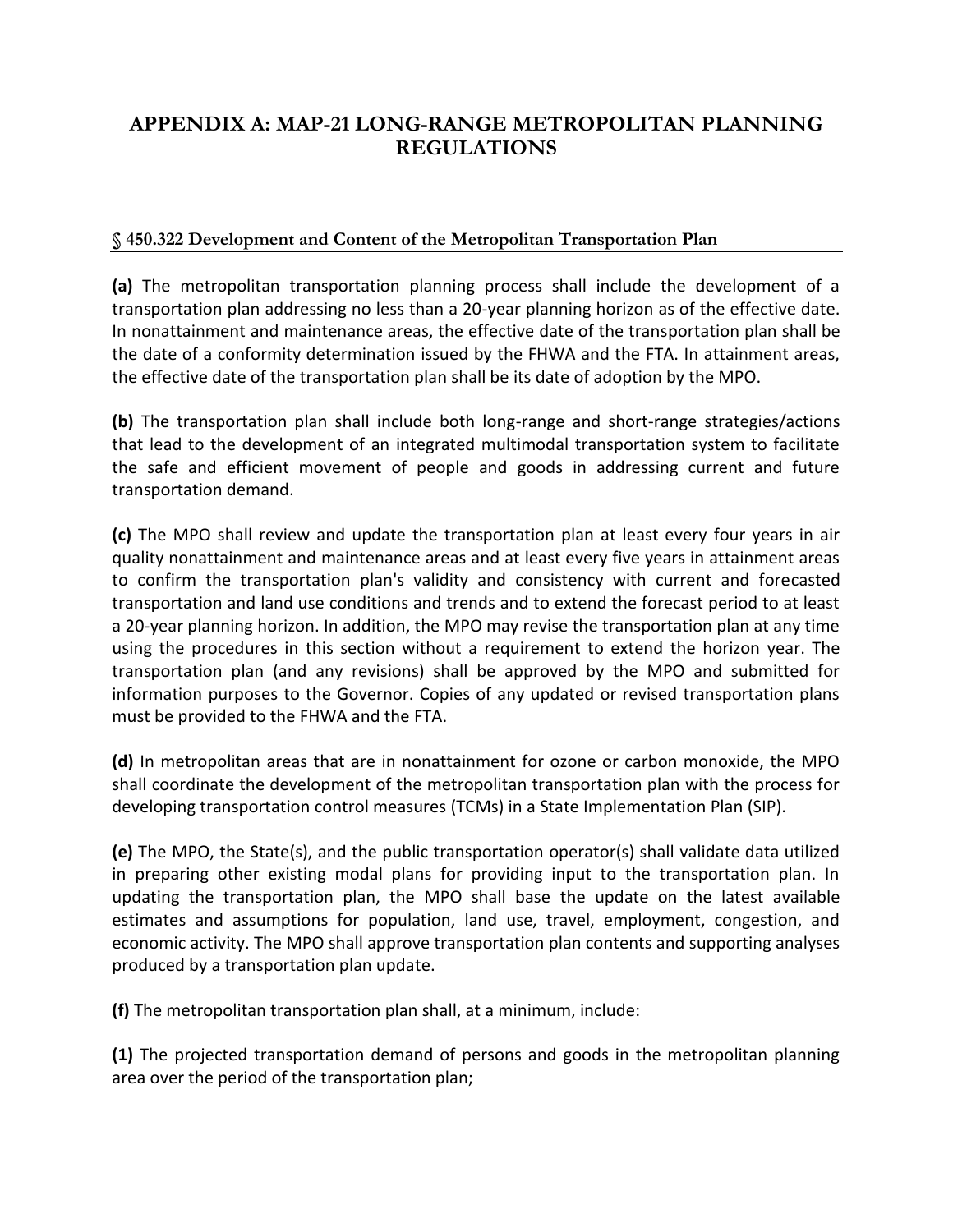**(2)** Existing and proposed transportation facilities (including major roadways, transit, multimodal and intermodal facilities, pedestrian walkways and bicycle facilities, and intermodal connectors) that should function as an integrated metropolitan transportation system, giving emphasis to those facilities that serve important national and regional transportation functions over the period of the transportation plan. In addition, the locally preferred alternative selected from an Alternatives Analysis under the FTA's Capital Investment Grant program (49 U.S.C. 5309 and 49 CFR part 611) needs to be adopted as part of the metropolitan transportation plan as a condition for funding under 49 U.S.C. 5309;

**(3)** Operational and management strategies to improve the performance of existing transportation facilities to relieve vehicular congestion and maximize the safety and mobility of people and goods;

**(4)** Consideration of the results of the congestion management process in TMAs that meet the requirements of this subpart, including the identification of SOV projects that result from a congestion management process in TMAs that are nonattainment for ozone or carbon monoxide;

**(5)** Assessment of capital investment and other strategies to preserve the existing and projected future metropolitan transportation infrastructure and provide for multimodal capacity increases based on regional priorities and needs. The metropolitan transportation plan may consider projects and strategies that address areas or corridors where current or projected congestion threatens the efficient functioning of key elements of the metropolitan area's transportation system;

**(6)** Design concept and design scope descriptions of all existing and proposed transportation facilities in sufficient detail, regardless of funding source, in nonattainment and maintenance areas for conformity determinations under the EPA's transportation conformity rule (40 CFR part 93). In all areas (regardless of air quality designation), all proposed improvements shall be described in sufficient detail to develop cost estimates;

**(7)** A discussion of types of potential environmental mitigation activities and potential areas to carry out these activities, including activities that may have the greatest potential to restore and maintain the environmental functions affected by the metropolitan transportation plan. The discussion may focus on policies, programs, or strategies, rather than at the project level. The discussion shall be developed in consultation with Federal, State, and Tribal land management, wildlife, and regulatory agencies. The MPO may establish reasonable timeframes for performing this consultation;

**(8)** Pedestrian walkway and bicycle transportation facilities in accordance with 23 U.S.C. 217(g);

**(9)** Transportation and transit enhancement activities, as appropriate; and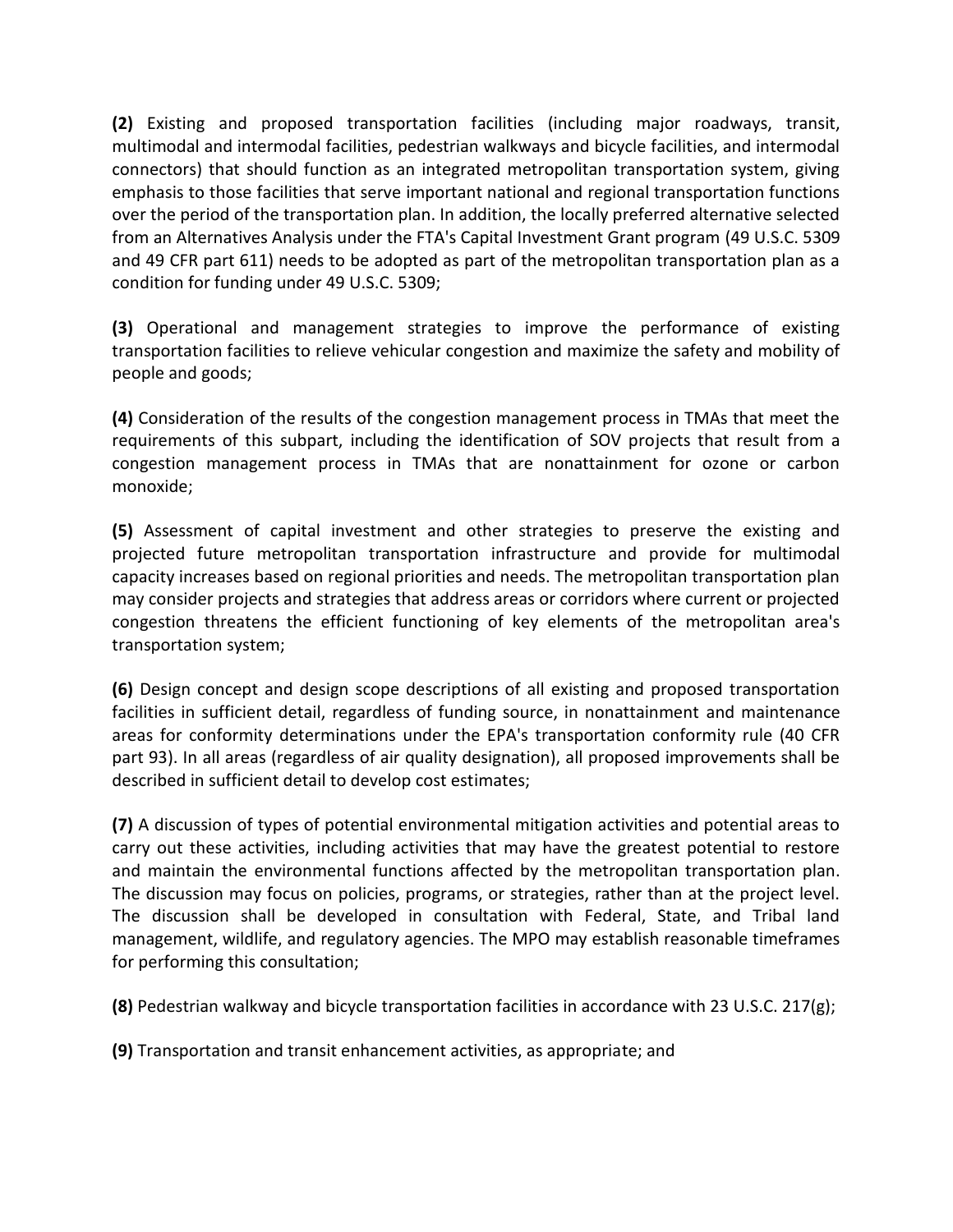**(10)** A financial plan that demonstrates how the adopted transportation plan can be implemented.

**(i)** For purposes of transportation system operations and maintenance, the financial plan shall contain system-level estimates of costs and revenue sources that are reasonably expected to be available to adequately operate and maintain Federal-aid highways (as defined by 23 U.S.C. 101(a)(5)) and public transportation (as defined by title 49 U.S.C. Chapter 53).

**(ii)** For the purpose of developing the metropolitan transportation plan, the MPO, public transportation operator(s), and State shall cooperatively develop estimates of funds that will be available to support metropolitan transportation plan implementation, as required under § 450.314(a). All necessary financial resources from public and private sources that are reasonably expected to be made available to carry out the transportation plan shall be identified.

**(iii)** The financial plan shall include recommendations on any additional financing strategies to fund projects and programs included in the metropolitan transportation plan. In the case of new funding sources, strategies for ensuring their availability shall be identified.

**(iv)** In developing the financial plan, the MPO shall take into account all projects and strategies proposed for funding under title 23 U.S.C., title 49 U.S.C. Chapter 53 or with other Federal funds; State assistance; local sources; and private participation. Starting December 11, 2007, revenue and cost estimates that support the metropolitan transportation plan must use an inflation rate(s) to reflect "year of expenditure dollars," based on reasonable financial principles and information, developed cooperatively by the MPO, State(s), and public transportation operator(s).

**(v)** For the outer years of the metropolitan transportation plan ( *i.e.* , beyond the first 10 years), the financial plan may reflect aggregate cost ranges/cost bands, as long as the future funding source(s) is reasonably expected to be available to support the projected cost ranges/cost bands.

**(vi)** For nonattainment and maintenance areas, the financial plan shall address the specific financial strategies required to ensure the implementation of TCMs in the applicable SIP.

**(vii)** For illustrative purposes, the financial plan may (but is not required to) include additional projects that would be included in the adopted transportation plan if additional resources beyond those identified in the financial plan were to become available.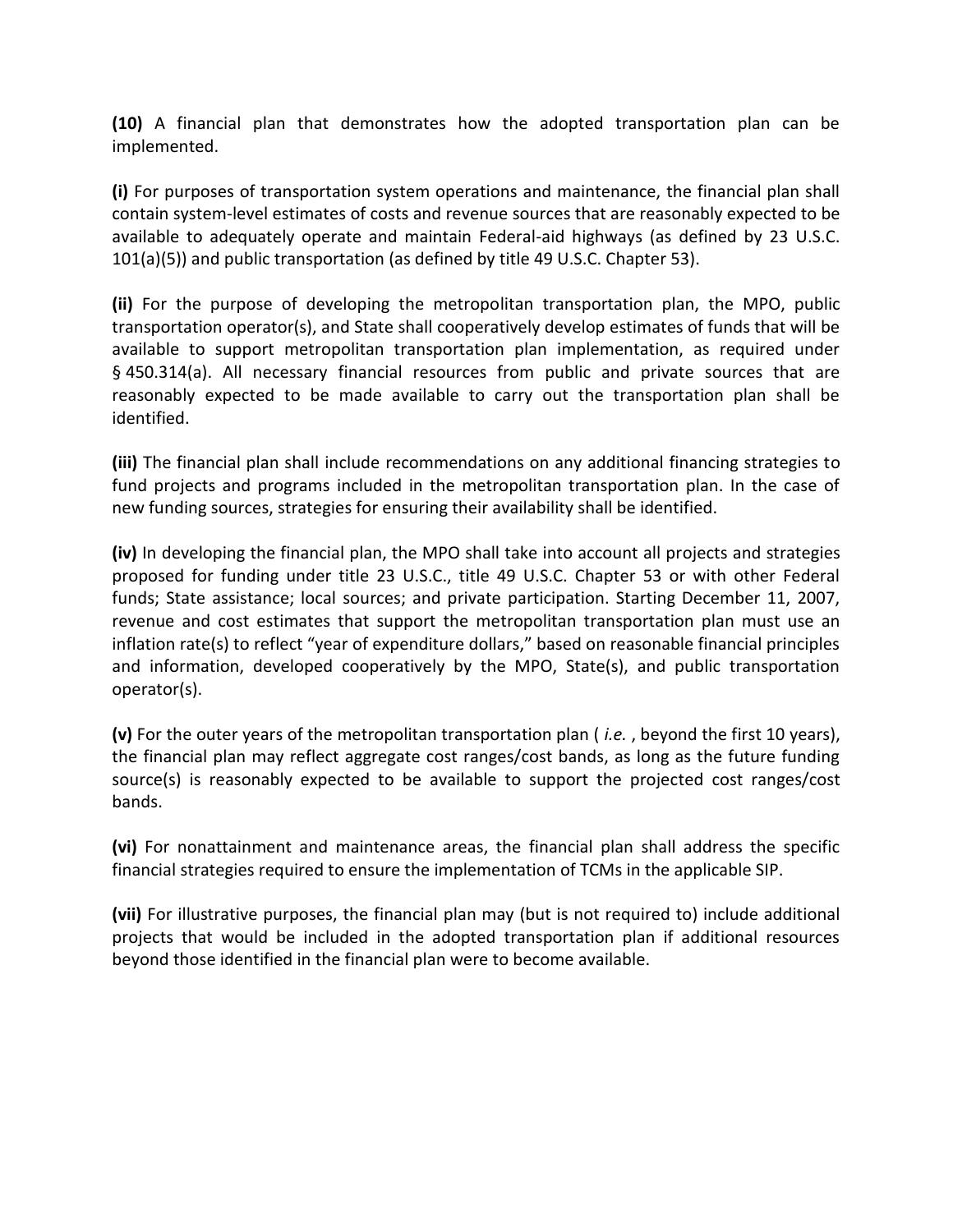**(viii)** In cases that the FHWA and the FTA find a metropolitan transportation plan to be fiscally constrained and a revenue source is subsequently removed or substantially reduced ( *i.e.* , by legislative or administrative actions), the FHWA and the FTA will not withdraw the original determination of fiscal constraint; however, in such cases, the FHWA and the FTA will not act on an updated or amended metropolitan transportation plan that does not reflect the changed revenue situation.

**(g)** The MPO shall consult, as appropriate, with State and local agencies responsible for land use management, natural resources, environmental protection, conservation, and historic preservation concerning the development of the transportation plan. The consultation shall involve, as appropriate:

**(1)** Comparison of transportation plans with State conservation plans or maps, if available; or

**(2)** Comparison of transportation plans to inventories of natural or historic resources, if available.

**(h)** The metropolitan transportation plan should include a safety element that incorporates or summarizes the priorities, goals, countermeasures, or projects for the MPA contained in the Strategic Highway Safety Plan required under 23 U.S.C. 148, as well as (as appropriate) emergency relief and disaster preparedness plans and strategies and policies that support homeland security (as appropriate) and safeguard the personal security of all motorized and non-motorized users.

**(i)** The MPO shall provide citizens, affected public agencies, representatives of public transportation employees, freight shippers, providers of freight transportation services, private providers of transportation, representatives of users of public transportation, representatives of users of pedestrian walkways and bicycle transportation facilities, representatives of the disabled, and other interested parties with a reasonable opportunity to comment on the transportation plan using the participation plan developed under  $\S$  450.316(a).

**(j)** The metropolitan transportation plan shall be published or otherwise made readily available by the MPO for public review, including (to the maximum extent practicable) in electronically accessible formats and means, such as the World Wide Web.

**(k)** A State or MPO shall not be required to select any project from the illustrative list of additional projects included in the financial plan under paragraph (f)(10) of this section.